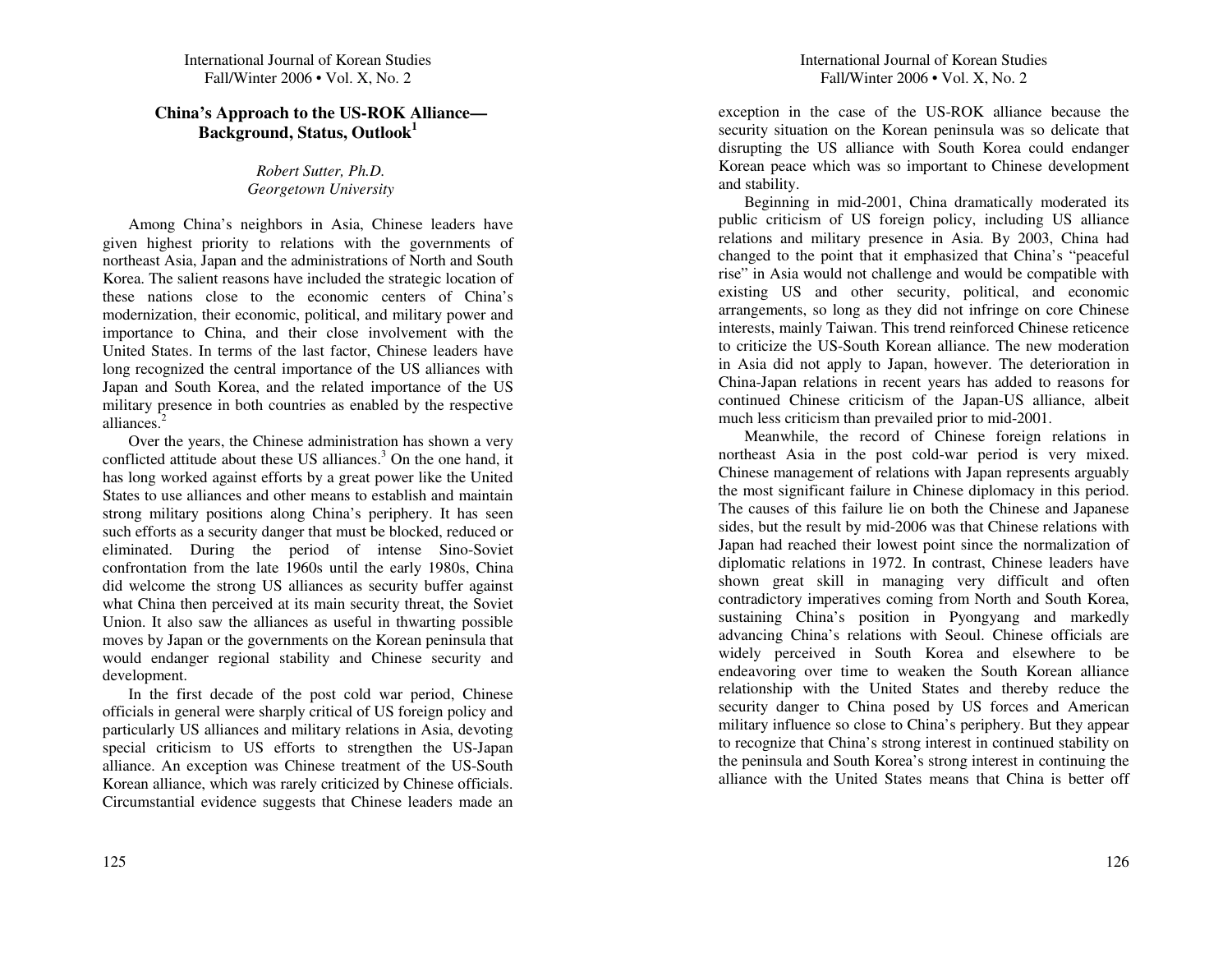pursuing <sup>a</sup> long term incremental effort to improve relations with South Korea without directly challenging the ROK-US alliance.

Dramatic developments in northeast Asia in late 2006<sup>4</sup> saw a major crisis precipitated by North Korea's nuclear weapon test on October 9. China joined with the United States and other concerned powers in <sup>a</sup> concerted effort to press North Korea to return to the Six Party talks and to refrain from further provocative acts. It supported <sup>a</sup> strong UN Security Council resolution passed on October 14 that imposed sanctions on and restricted trade with North Korea, and called on Pyongyang to resume negotiations on ending its nuclear weapons program. In this context, Chinese interest seemed well served with sustaining existing US-South Korean alliance relations and avoiding significant changes in the Washington-Seoul relationship that would risk further instability on the Korean peninsula.

A concurrent dramatic change occurred in Chinese-Japanese relations. The coming to power of <sup>a</sup> new Japanese prime minister, Shinzo Abe, in September occasioned compromises by both China and Japan that led to <sup>a</sup> bilateral summit in Beijing that brought <sup>a</sup> halt to the downward direction of bilateral political relations. In this context, official Chinese commentary played down previous criticism of Japan's defense policies and the US-Japan alliance, though there appeared to be no fundamental change in China's opposition to the alliance and its perceived negative implications for Chinese interests.

#### **China's Relations with the Korean Peninsula**

With the collapse of the Soviet Union and the demise of East-West and Sino-Soviet competition for influence in the Korean peninsula after the cold war, Beijing adjusted Chinese relations to take advantage of economic and other opportunities with South Korea, while sustaining its position as North Korea's most important foreign ally. The international confrontation caused by North Korea's nuclear weapons program and related ballistic missile programs, and the sharp decline in economic conditions and the rise of political uncertainty there following the sudden death of Kim Il Sung in 1994 raised uncertainties in China about the future stability of the peninsula. In general, Chinese officials used economic aid and continued military and

political exchanges to help stabilize and preserve Chinese relations with the North, while working closely with South Korea and at times the United States in seeking <sup>a</sup> peaceful resolution to tensions on the peninsula. In response to the crisis created by North Korea's provocative nuclear proliferation activities, missile tests and other actions during 2002-2006, China was even more active, taking <sup>a</sup> leading role in international efforts to seek <sup>a</sup> diplomatic solution that would preserve China's influence and interests on the peninsula.<sup>5</sup>

South Korean officials along with US and other outside observers often concluded that China has <sup>a</sup> longer term interest in seeing <sup>a</sup> growth of Chinese influence and <sup>a</sup> reduction of US and Japanese influence on the peninsula.<sup>6</sup> However, Beijing was careful not to be seen directly challenging US leadership in Korean affairs or specifically the US-ROK alliance. It apparently judged that Chinese interests were best met with <sup>a</sup> broadly accommodating posture that allowed for concurrent improvements in China's relations with South Korea and managemen<sup>t</sup> of China's sometimes difficult relations with North Korea. The net result was <sup>a</sup> marked increase in China's relations with South Korea and continued Chinese relations with North Korea closer than any other power, without negatively affecting Beijing's relations with the United States. During the 2002-2006 crisis over North Korea's nuclear program, China's cooperation with the United States, South Korea, and other concerned powers in seeking <sup>a</sup> negotiated solution to the problem enhanced overall positive development in China's relations with these countries, while endeavoring to manage tensions over the North Korean program in ways that avoided conflict or instability on the peninsula.

#### **China's Relations with South Korea**

A careful review of the gains China has made in improving relations with Asian countries and elsewhere in recent years shows South Korea to be the area of greatest achievement. The Chinese advances also have coincided with the most serious friction in US-South Korean relations since the Korean War. Thus, China's influence relative to the United States has grown on the Korean peninsula. All of this has happened coincident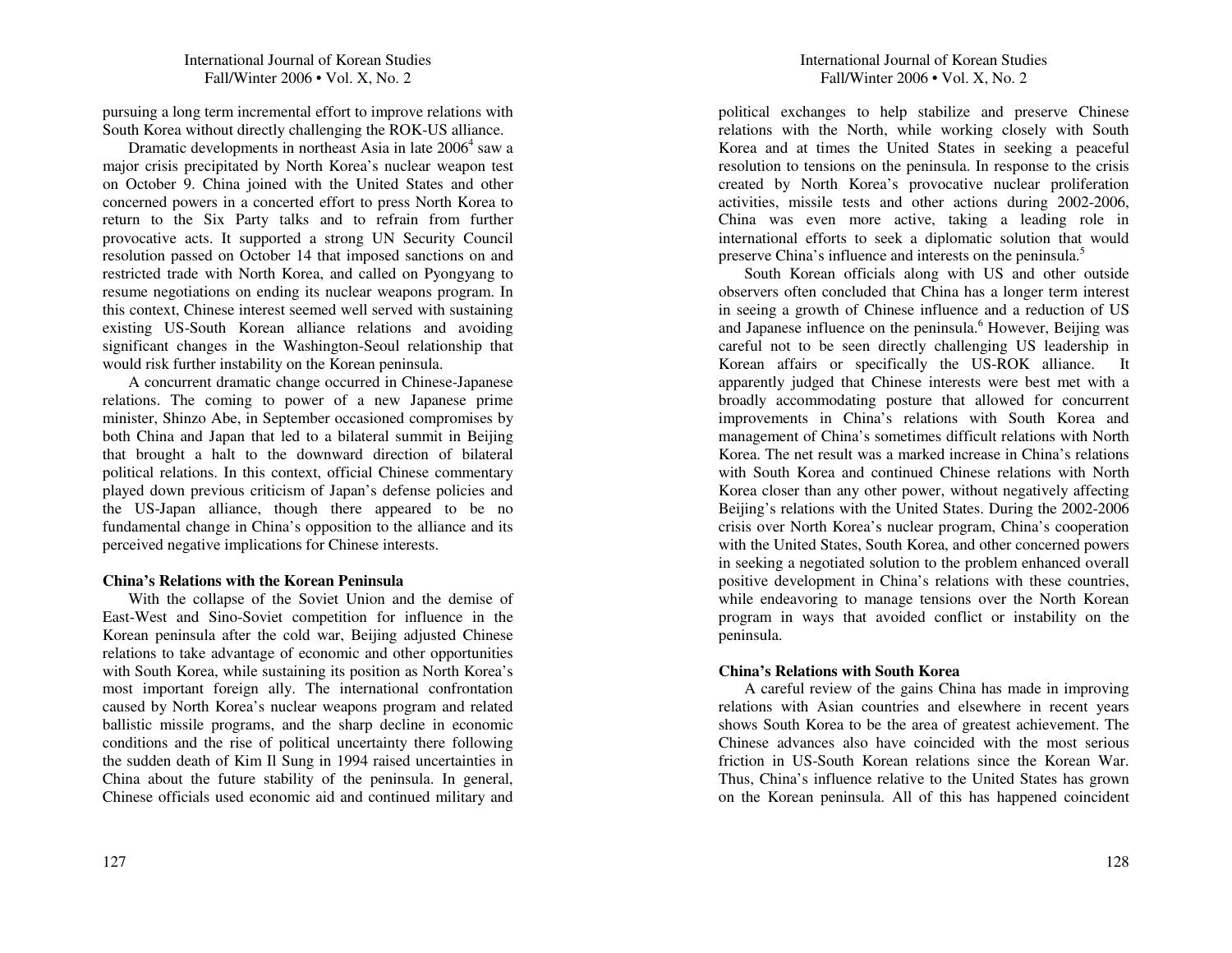with <sup>a</sup> very low-keyed Chinese public (and apparently private) profile regarding the US-ROK alliance. For the most part, Chinese leaders have refrained from interfering in US-ROK alliance matters.

Meanwhile, US policy has evolved in dealing with North Korea, working much more closely with China to facilitate international talks on North Korea's nuclear weapons program. North Korea has preferred to deal directly with the United States on this issue. While such bilateral interchange with North Korea presumably would boost US influence relative to that of China in peninsula affairs, the US governmen<sup>t</sup> has seen such US-North Korean contacts as counterproductive for US interests in securing <sup>a</sup> verifiable end of North Korea's nuclear weapons program. China has seen its influence grow by joining with the United States in the multilateral efforts to deal with the North Korean nuclear weapons issue on the one hand, while sustaining its position as the foreign power having the closest relationship with the reclusive North Korean regime on the other.<sup>7</sup>

Against this background, China's relations with South Korea have improved markedly.<sup>8</sup> China is South Korea's leading trade partner, the recipient of the largest amount of South Korean foreign investment, the most important foreign destination for South Korean tourists and students, and <sup>a</sup> close and like-minded partner in dealing with issues posed by North Korea's nuclear weapons program and related provocations, and the Bush administration's hard line policy toward North Korea. South Korea's trade with China in 2004 was valued at \$79 billion, with a trade surplus for South Korea of \$20 billion. In 2005, South Korean exports to China were valued at \$62 billion in total trade of \$100.6 billion, resulting in <sup>a</sup> trade surplus for South Korea of \$24 billion. South Korean investment in China in 2004 amounted to \$3.6 billion, almost half of South Korea's investment abroad that year. In 2005, over 20,000 South Korean companies were in operation in China, 380 passenger flights took place each week between China and South Korea, three million reciprocal visits occurred annually, and 38,000 South Korean students were studying in China.

China's economic importance for South Korea was accompanied by some trade disputes and concerns by South

# International Journal of Korean Studies Fall/Winter 2006 • Vol. X, No. 2

Korean manufacturers about competition from fast-advancing Chinese enterprises. Other differences focused on nationalistic concerns over the implications of competing Chinese and Korean claims regarding the scope and importance of the historical Goguryeo kingdom, China's longer-term ambitions in North Korea, and Chinese treatment of North Korea refugees in China and of South Koreans endeavoring to assist them there.

# **Converging PRC-ROK foreign policy interests, 1992-2004**

Converging South Korean-Chinese foreign policy interests supported economic and other trends to greatly enhance China's position in South Korea. By the early twenty-first century, China enjoyed <sup>a</sup> much more positive image than the United States in South Korean elite and public opinion. South Korean governmen<sup>t</sup> officials also welcomed the improved ties with China as a means to diversify South Korean foreign policy options, reduce dependency on the US alliance, secure South Korean interests on the Korean peninsula, and enhance South Korea's economic development. China's moderate stance regarding the US-ROK alliance reinforced positive South Korean attitudes toward China.

South Korean motives for good relations with China often included foreign policy concerns. At times in the 1990s and later, South Korean officials viewed better relations with China as <sup>a</sup> useful way to preclude possible Chinese expansion or pressure against South Korea as China grew in wealth and power during the twenty-first century. They also saw good relations with China as providing protection against possible pressure from Japan against South Korea in the future. (Such continued South Korean suspicion of Japan notably complicated U.S. policy in the region, which relied on U.S. alliance relations with both Japan and South Korea. The suspicion of Japan continued although President Kim Dae Jung had helped to ease this suspicion with <sup>a</sup> landmark visit to Tokyo in late 1998 that involved notable steps toward South Korean-Japanese accommodation).<sup>9</sup>

Officials in Seoul were careful to add that relations with China also broadened South Korean foreign policy options, allowing South Korea to appear to break out of the constraints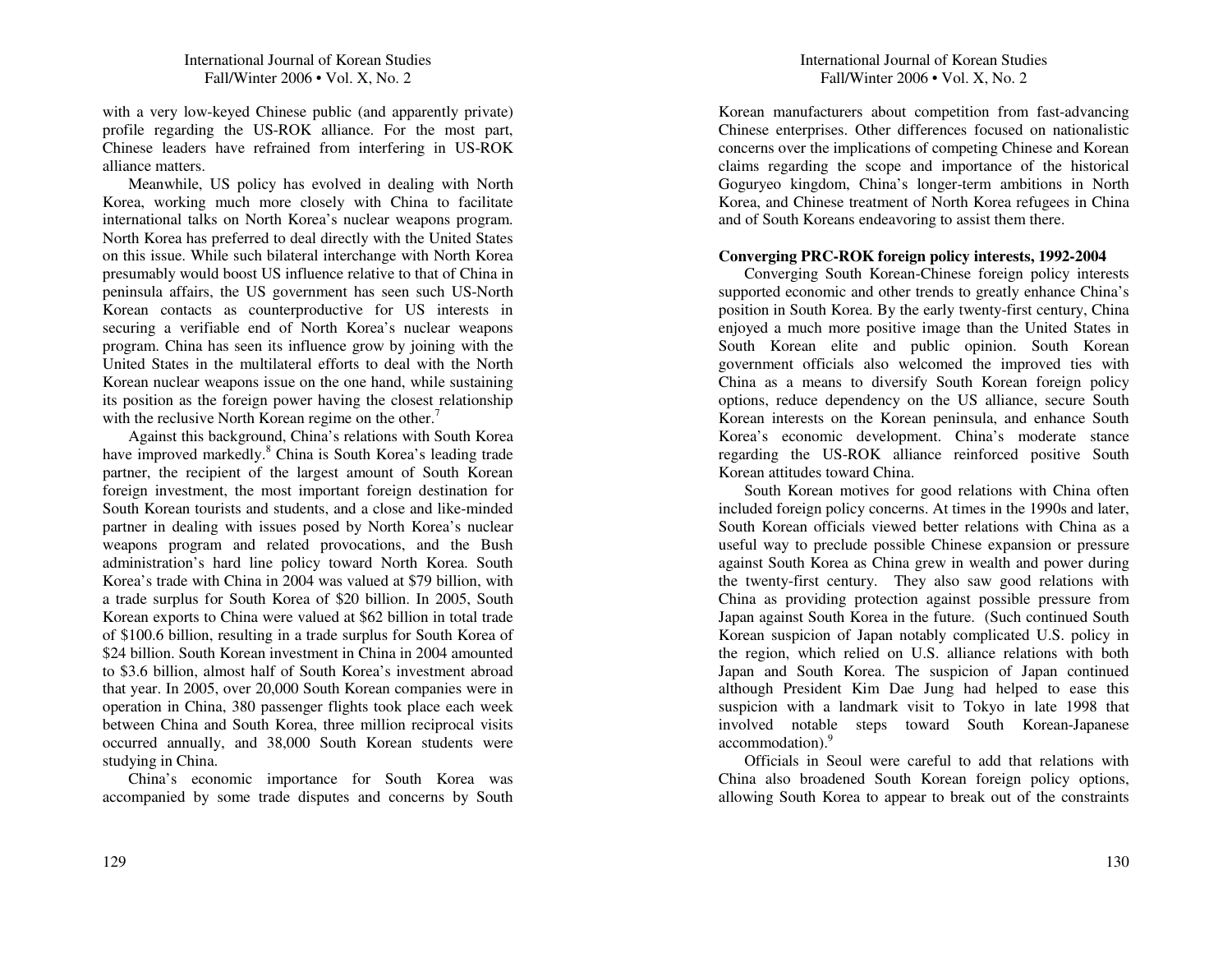imposed by what they saw as <sup>a</sup> U.S.-centered foreign policy dating to the 1950s, <sup>a</sup> trend quietly welcomed by Chinese officials as in their long-term interests. South Korean opinion leaders judged that with better relations with China, Seoul could afford to be more assertive and less accommodating in relations with the United States, although South Korean officials and knowledgeable scholars also often asserted that relations with China or other foreign policy options provided no substitute for the essential South Korean alliance relationship with the United States.<sup>10</sup>

Meanwhile, given continued difficulties in U.S.-China relations in the 1990s, South Korean officials sometimes expressed an interest in boosting South Korea's international stature as <sup>a</sup> "mediator" between these two powers, both of which had friendly ties with Seoul. South Korean officials also asserted that Seoul wanted to avoid <sup>a</sup> situation where it might have to choose between Washington and Beijing if U.S.-Chinese tensions in Asia were to rise sharply. They said that they urged Beijing as well as Washington to try harder to maintain good relations with one another, and claimed that PRC officials "appreciated" what the Republic of Korea (ROK) had to say.

According to South Korean experts, China also viewed good relations with Seoul as <sup>a</sup> possible hedge against Japanese power, although Chinese officials emphasized that their interests focused on regional peace and stability and on setting <sup>a</sup> good example in relations with <sup>a</sup> smaller neighbor, South Korea, in order to reassure China's other neighbors about Beijing's foreign policy intentions. More broadly, Chinese intentions were said by some South Korean experts to reflect <sup>a</sup> desire to use better relations with South Korea against perceived U.S. efforts to "contain" or hold back China's growing power and influence in Asian and world affairs. Some Chinese strategists also were forthright in saying that China hoped to use improved relations with South Korea and other countries around China's periphery as a strategic buffer against <sup>a</sup> possible resurgence of US-led efforts to contain or pressure China. In particular, Chinese specialists and officials voiced concern from time to time that the United States might use its alliance relationships with Japan and South Korea in order to check or build <sup>a</sup> barrier against the

allegedly expanding "China threat" in northeast Asia. Closer China-South Korean relations would complicate any such U.S. strategic scheme. $11$ 

In this context, South Korea and China markedly increased cooperation in Asian regional groups.<sup>12</sup> China's greater willingness in the 1990s and 2000s to cooperate more closely with and play <sup>a</sup> more active role in Asian multilateral organizations assisted this trend. Previously, Chinese officials had viewed Asian multilateral groups with more wariness and skepticism. Thus, China's greater willingness to cooperate with South Korea and others in the economic deliberations of APEC and in the security-related interchanges in the ARF enhanced China-South Korean relations.

The two powers also participated actively in regional forums that excluded the United States. The biannual Asia-Europe (ASEM) meetings initiated in 1996 saw both South Korea and China play significant roles in this body that encouraged greater cooperation between East Asia and the developed countries of Europe, in par<sup>t</sup> as <sup>a</sup> counterweight to the US-led APEC. The Asian economic crisis of 1997 prompted stronger regional cooperation efforts led by South Korea and China under the ASEAN Plus Three rubric. This group, including the ten ASEAN states plus Japan along with China and South Korea, became the paramoun<sup>t</sup> regional grouping in East Asia, with frequent meetings of senior ministers and state leaders that occasioned major economic and some political and security initiatives, notably proposals by China, South Korea, Japan and others for free trade agreements in the region and security plans dealing with East Asia.

These actions reflected strong interest in China and South Korea in deepening intraregional cooperation, first in economic areas but then in political and security areas, in order to ease longstanding mutual suspicions among East Asian states and enhance prospects for peace and development in the region. China's public stance focused on its New Security Concept (NSC) announced in 1997, <sup>a</sup> reworking of the Five Principles of Peaceful Coexistence that had been the mainstay of moderate and accommodating phases in Chinese foreign policy for 50 years. The NSC was well received in South Korea and, along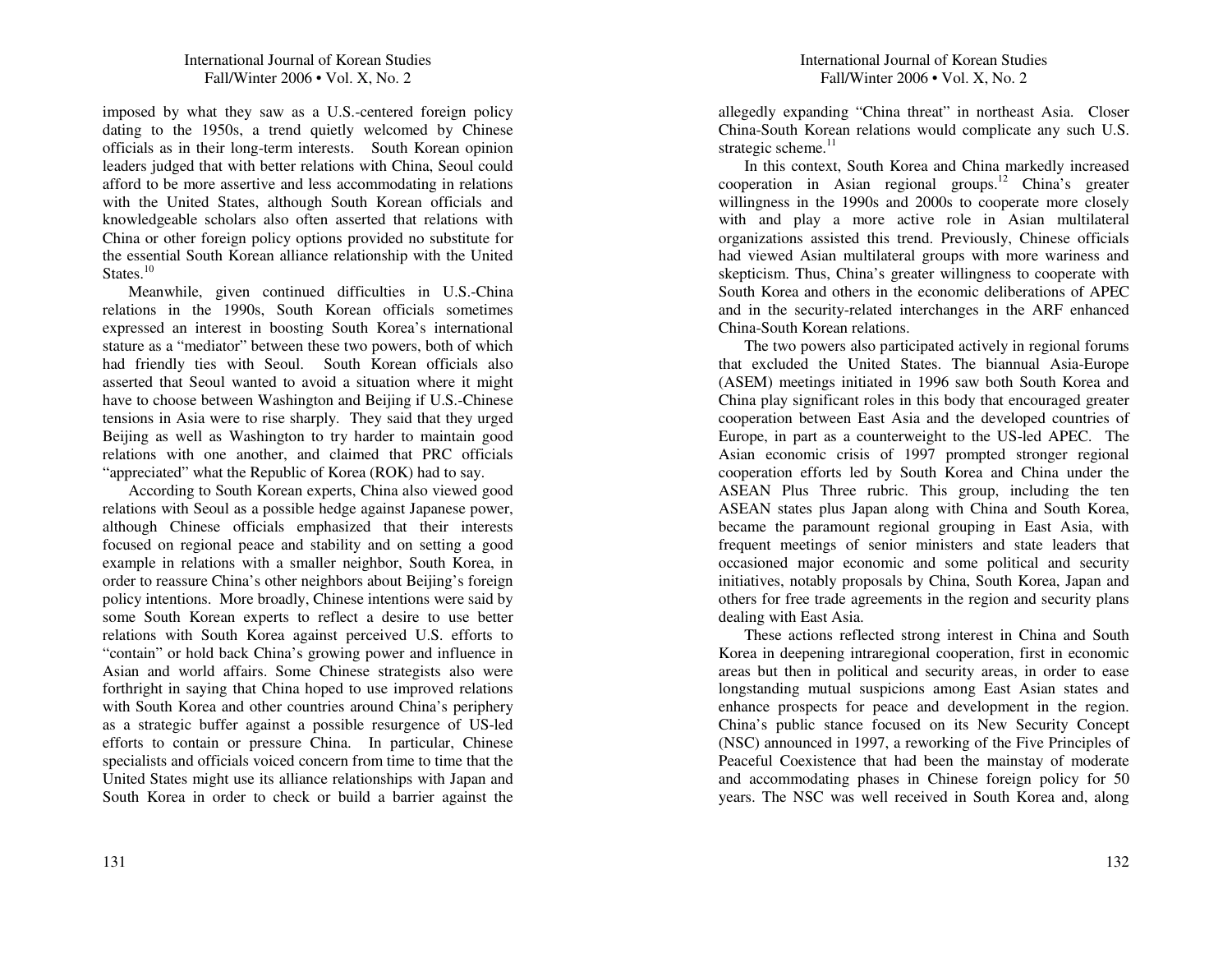with other C hinese policies an d behavior, provided vague b ut sufficient basis for man y in South Korea an d elsew here in Asia to deal with China's rising power an d influence in constructive ways.

When the NSC was initially proposed, Chinese foreign policy strongly competed with the United States and Chinese officials repeatedly used the N S C to cou nter the U S-favored alliance structure in Asian and world affairs. Following the moderate turn in C hina's p u blic posture toward the U nited States in2001, C hinese officials and commentary generally avoided calling on Asians to choose between C hina's N S C an d the previously emp hasized "cold war thin king" an d "power politics" exemplified by the U S insistence on maintaining an dstrengthening U S-led alliance structures in Asia an d elsew here. T his more positive C hinese ap proach, <sup>w</sup> hich C hinese officials said would lead to <sup>a</sup> "win-win" situation in Asia for all concerned powers inclu ding the U nited States as well as South Korea an d C hina, was well received in South Korea an d helped to strengthen Sino-South Korean relations.

### **SouthKoreaRe-Calibrates Relations with the USandChina**

Private interviews with South Korean, Chinese, and US officials, an d extensive p u blic an d private consultations with non-govern ment elites, in Seoul an d Beijing in mid-2 0 0 4 an d mid-2006<sup>13</sup> underscore published reports of South Korean govern ment efforts to reposition South Korean foreign policy in ways that challenged China's rising influence an d strengthened the US-ROK alliance in order to allow South Korea to deal more effectively with C hina's rise. Taken together, the efforts represented the most serious challenge to C hina's pos<sup>t</sup> cold war ascen dancy in South Korea. T he Chinese govern ment reacted with little change in policy toward South Korea. It persisted with ongoing efforts, inclu ding <sup>a</sup> contin ued moderate ap proach toward the US-ROK alliance, as in the best overall interest of the Chinese administration.

T he year 2 0 0 4 marked <sup>a</sup> high point of pro-C hina "fever" in South Korea, an d was also <sup>a</sup> period of widespread friction an d varied differences in the U S-R O K alliance relationship. South Korean leaders at that time p u blicly sought <sup>a</sup> role as regional

"balancer" between the U nited States an d Japan on one side an d C hina on the other, seemingly u n dermining the importance of the US-ROK alliance. C hinese officials p u blicly su p ported this South Korean position.

Since then, significant public and private differences have developed between China and the South Korean government. T hese have prompted South Korean officials to view C hina more warily an d have reinforced South Korean govern ment efforts to establish closer ties with the U nited States in the R O K-U S alliance framework an d in other ways, in order to protect South Korean in depen dence an d interests as C hina rises in prominence in regional affairs.

T he implications of this shift for South Korean policy inclu de the following:

• T hey sugges<sup>t</sup> that Seoul will be less inclined to follow the practice of 2004 in emphasizing foreign policy in depen dence of the U nited States an d affinity with China; an d,

• T hey sugges<sup>t</sup> that Seoul will be more inclined to seek cooperation an d mute friction with the U nited States despite ongoing US and ROK differences on how to deal with North Korea an d other issues. S uch cooperation an d the <sup>m</sup>uting of friction su p por<sup>t</sup> South Korea's interests in strengthening the U S-R O K alliance—seen as essential in preserving South Korean in depen dence as C hina rises in Asia.

# **S o uth Korea n Views, 2 0 0 4**

Consultations in 2 0 0 4 with South Korean govern ment officials concerned with China, and South Korean academic and other specialists dealing with C hinese affairs, <sup>u</sup> n derlined a positive assessment in South Korea of China's approach toward the Korean peninsula. Beijing's emp hasis on C hina's peaceful develop ment an d peaceful rise in Asia was warmly welcomed. South Korean govern ment officials pointed to the discussion of South Korean-Chinese relations in the May 2004 National Security Strategy of the Rep u blic of Korea entitled *Peace, Prosperity, and National Security.*<sup>14</sup> The section of the docu ment dealing with South Korean-C hinese relations was full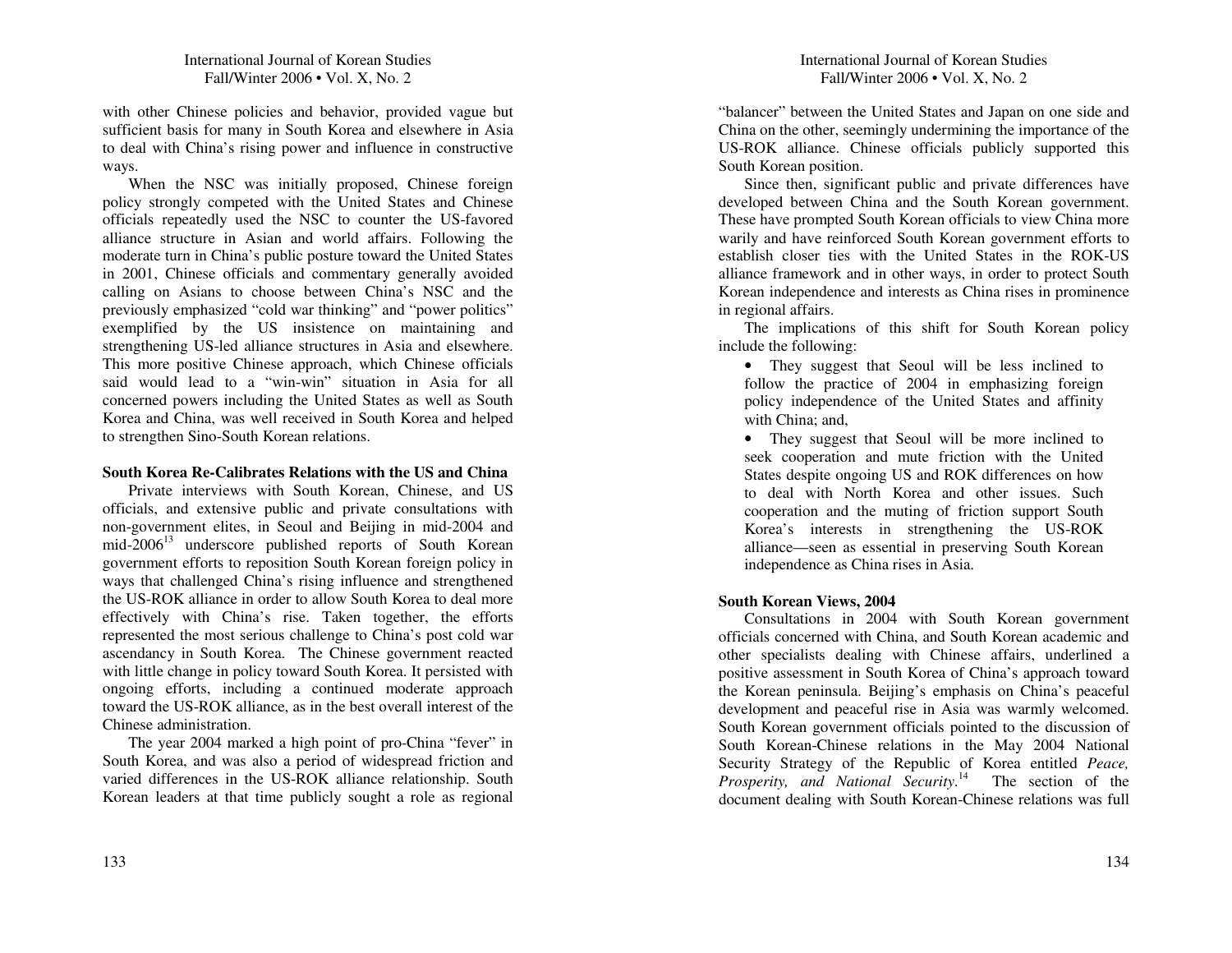of positive statements. It highlighted the July 2003 summit between President Roh Moo-Hyun and President Hu Jintao, which upgraded the bilateral relationship to <sup>a</sup> "comprehensive cooperative partnership." South Korean officials welcomed consolidated relations with China as providing <sup>a</sup> "firm foundation" for regional cooperation and peace and prosperity in Northeast Asia.

Assessing the very positive trends in bilateral political, economic, military and other kinds of relations, the summit's joint statement on July 8, 2003, pledged to increase the already very active exchanges of personnel and political party leaders, to see South Korea play an important role in China's efforts to develop western China, and to seek <sup>a</sup> bilateral trade volume of \$100 billion by 2008. (That level was reached in 2005). Both sides also pledged to expand military exchanges and enhance transparency in military policies.<sup>15</sup>

In the view of South Korean officials, South Korea and China also seemed to have <sup>a</sup> common interest in multilateral cooperation in Northeast Asia and elsewhere. South Korean governmen<sup>t</sup> officials noted that they would work hard to promote cooperation with China and others in the United Nations and ASEAN Plus Three, and that South Korea would seek to work with China to develop multilateral security dialogue in Northeast Asia and Asia more broadly. South Korean officials judged that China continued to play <sup>a</sup> critically important role in promoting dialogue for the peaceful resolution of the North Korean nuclear issue, and they pledged to work closely with China to speed up the process seen in the six party talks. China's role in other aspects of inter-Korean cooperation also was seen as centrally important, from the vantage point of South Korean officials.

South Korean governmen<sup>t</sup> officials and non-governmen<sup>t</sup> specialists believed that China's emphasis beginning in 2003 on China's peaceful rise and peaceful development reflected <sup>a</sup> long term trend of moderate Chinese behavior in Asian and world affairs. In their view, Chinese leaders were too preoccupied with internal issues and difficulties to consider <sup>a</sup> more assertive or disruptive posture in Asia. China was seen as in no position to confront the United States, and Chinese leaders were seen by the

South Korean officials and specialists as eager to avoid confrontation with American power. This overall situation was seen as likely to persist for many years.

In private, the view from <sup>a</sup> number of South Korean governmen<sup>t</sup> officials in 2004 reflected about what they saw as <sup>a</sup> "China fever" among large portions of the South Korean people and among many of the recently-elected legislators in South Korea's National Assembly. China was becoming more popular among these important groups at <sup>a</sup> time when tensions in the US-South Korean alliance continued as <sup>a</sup> result of various bilateral and other issues. The salient issues in US-South Korean alliance relations had to do with differences over policy toward North Korea and reaching agreemen<sup>t</sup> on deployment and reduction of US forces in South Korea in line with an altered US global military strategy that allowed for stationing fewer US soldiers overseas, and using those soldiers flexibly, in response to <sup>a</sup> variety of possible contingencies.

In addition, South Korean governmen<sup>t</sup> officials privately said they continued to believe that the United States was far more important for South Korea than was China, and they were concerned to preserve <sup>a</sup> healthy alliance relationship with the United States despite repeated crises and differences in recent years. Nonetheless, they said they faced <sup>a</sup> difficult challenge in achieving these tasks in the face of widespread South Korean public opinion, and the opinion of recently-elected legislators, that gave China the top priority in South Korean foreign policy and took <sup>a</sup> dim view of the United States and the US-South Korean alliance. There also was <sup>a</sup> good deal of publicity in South Korea about the cultural and historical affinities that prompted many in South Korea to see closer alignment with China as <sup>a</sup> natural and comfortable stance for South Korea. South Korean governmen<sup>t</sup> officials nonetheless said that they were less sanguine that such an alignment or position within China's "sphere of influence" would be good for South Korea, especially without the counterweight of the South Korean alliance with the United States.

Reflecting angs<sup>t</sup> on preserving the alliance with the United States while improving relations with China, officials emphasized that the US-Republic of Korea alliance should allow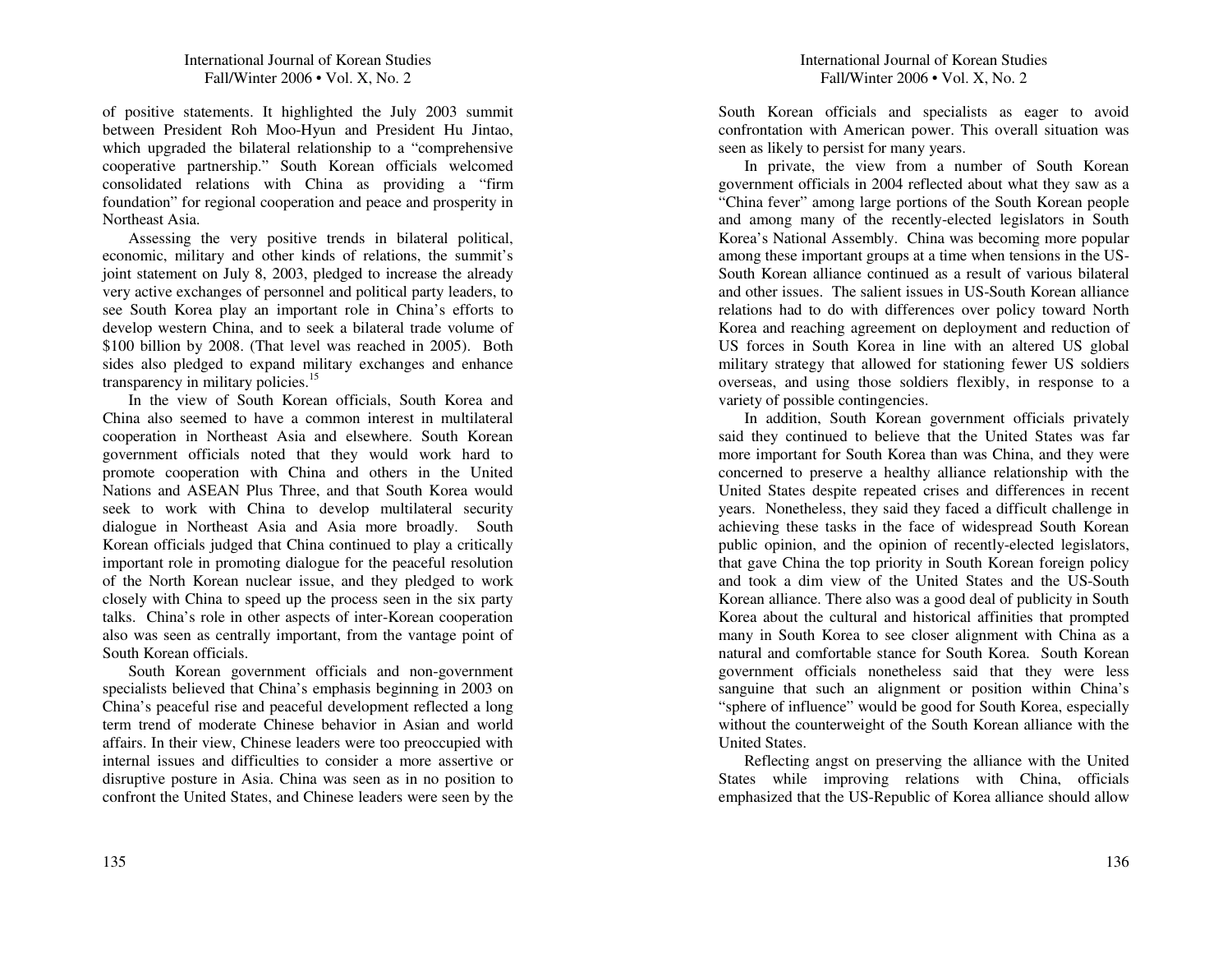for positive U S an d South Korean relations with C hina an d should avoid friction with China. Against this background, officials noted Seoul's u n willingness to follow the U nited States in p ursuing policies op posed b y C hina, inclu ding U S efforts to criticize China's h u man rights practices, U S develop ment of ballistic missile defenses, an d, most importantly, U S su p por<sup>t</sup> for Taiwan. It was broadly held among South Korean an d U S observers in Seoul that one of the main reasons South Korea was reluctant to agree to allow U S forces in South Korea to be deployed to other areas was that those forces might be deployed to the Taiwan area in the event of <sup>a</sup> U S-C hina military confrontation in the Taiwan Strait. Some officials said such <sup>a</sup> deploy ment would meet very strong South Korean op position an d would promp<sup>t</sup> <sup>a</sup> major crisis in the U S-South Korean alliance.

Officials tried to p ut the u psurge in positive South Korean attention to C hina, in 2 0 0 4 in <sup>a</sup> more balanced context. T hey ju dged that b urgeoning economic ties, C hina's central role in dealing with North Korea, an d the very attentive an d accommodating C hinese political ap proach toward South Korea were major reasons the recent positive trend would continue. C hina "respects" South Korean pride, they said, noting how important this was for C hina's good p u blic image in South Korea. At the same time, officials saw serious issues in C hina-South Korean relations an d ad vised that South Korean opinion was volatile an d could turn against C hina if <sup>a</sup> sensitive issue were to emerge.

# **Recent cooling in SouthKorea-ChinaRelations**

As earlier predicted b y South Korean officials, the South Korean pop ular an d elite opinion on China showed a ten dency to be volatile. T he positive "C hina fever" that reached <sup>a</sup> high point in South Korea in mid-2 0 0 4 su bsided an d significant differences emerged that increased South Korean p u blic an d elite wariness about C hina's rise an d strengthened South Korean interest in preserving <sup>a</sup> close alliance relationship with the U nited States. T hese develop ments occurred for several reasons:

• South Korean opinion reacted negatively to contin ued disp utes with C hina regarding Korean claims regarding the historical Goguryeo kingdom. T he disp utes had an important negative impact on Seoul's views of China's ambitions an d their implications for South Korean interests.

• Territorial disputes between Korea and China over the so-called Gan do region emerged, <sup>w</sup> hile differences contin ued to fester over trade an d refugee disp utes.

• China's increasing economic influence in NorthKorea far surpassed that of South Korea an d ap peared to many government and non-government representatives in South Korea to compromise an d complicate South Korean efforts to use <sup>a</sup> grad ual asy m metrical engagemen<sup>t</sup> policy to facilitate reu nification of Korea u n der South Korea's leadership. C hinese economic engagement an d su p por<sup>t</sup> of North Korea were seen as designed to perpetuate the North Korean state an d the prevailing division on the Korean peninsula—goals op posed b y South Korean govern ment policy.

• Some South Korean officials privately were pleased that Asian govern ments—led b y Japan--had reb uffed initial C hinese efforts to take the leading role in the 2 0 05 Asian Leadership S u m mit. T hey privately ad vised that <sup>a</sup> "strong Japan" as well as <sup>a</sup> strong U S-R O K alliance were essential for preserving South Korea's in depen dence an d interests as C hina rises in prominence in Asia.

South Korean govern ment officials generally remained focused on seeking an ad vantageous position for their govern ment an d cou ntry in the prevailing fluid international situation surrou n ding the Korean peninsula. O n the one han d, Seoul contin ued to try to avoid <sup>a</sup> situation in w hich it might have to choose between Washington an d Tok yo on one side, an d Beijing on the other, if U.S.-Japanese-C hinese tensions in Asia were to rise. Reflecting ongoing angs<sup>t</sup> b y South Korean govern ment officials to preserve <sup>a</sup> proper balance in maintaining the alliance with the U nited States w hile improving relations with C hina, South Korean officials still emp hasized that the U S-Rep u blic of Korea alliance should allow for positive U S an d South Korean relations with C hina an d should avoid friction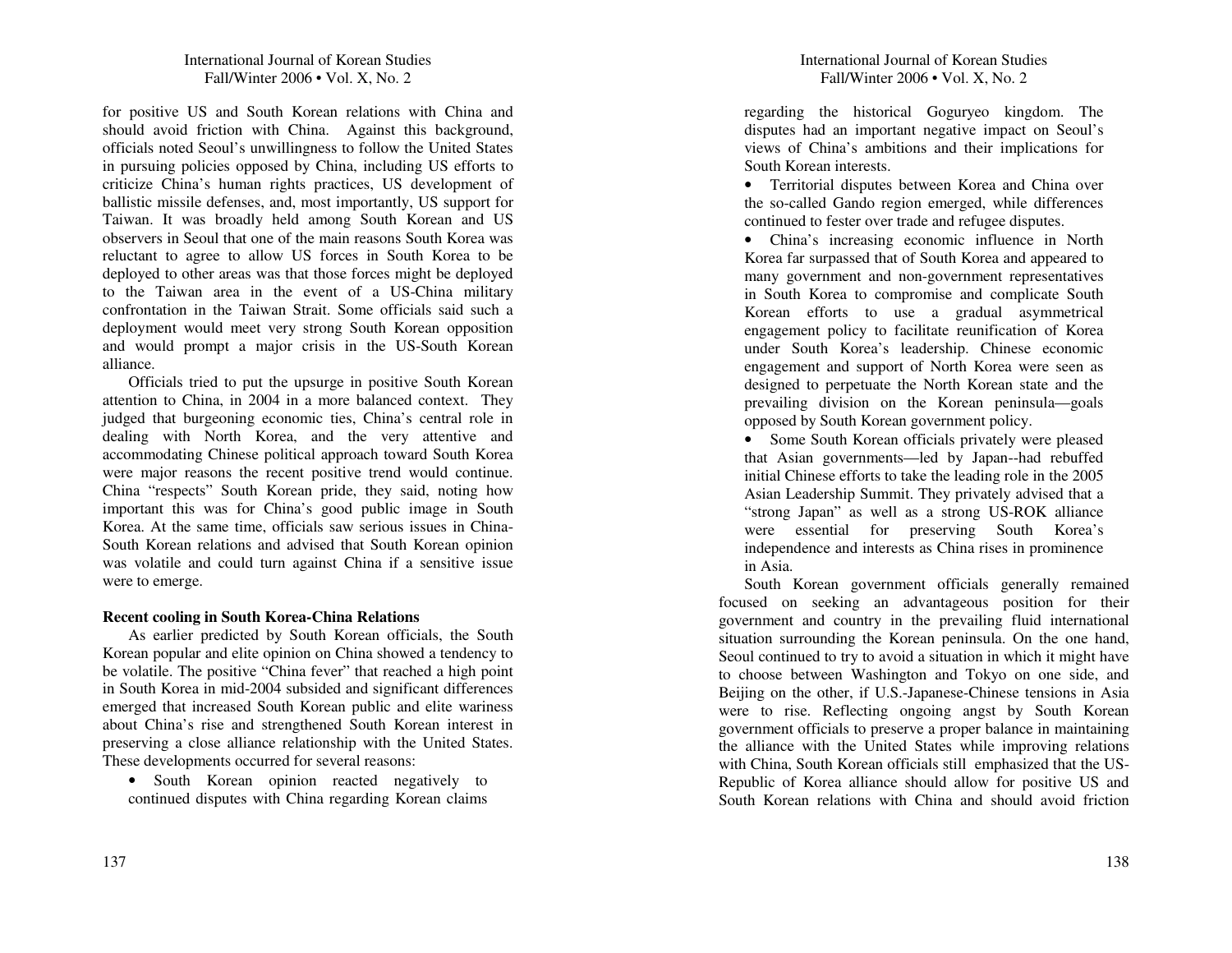with China. Against this background, officials remained unwilling to follow the United States in pursuing policies opposed by China.

Since 2004, however, South Korean officials have endeavored to improve relations with the United States and thereby seek to preserve an advantageous balance in South Korea's relations with the United States, along with other powers, while pursuing closer ties with China. Thus, they played down pas<sup>t</sup> rhetoric that was opposed by many in the US and supported by the Chinese governmen<sup>t</sup> that emphasized South Korea's role as <sup>a</sup> "balancer" between the United States and China and Japan and China. They undertook and sustained important sacrifices, notably sending 3,000 combat troops to Iraq, <sup>a</sup> move opposed by most of the legislature and South Korean public opinion, in order to strengthen the alliance with the United States. They agreed to various high-level dialogues with US officials in order to deal effectively with alliance issues. They also took the risk of pushing for <sup>a</sup> bilateral free trade agreemen<sup>t</sup> with the United States that, if enacted, is sure to alienate many South Korean constituents. These steps accompanied South Korean efforts to sustain <sup>a</sup> working relationship with Japan despite differences over territorial and historical issues, and South Korea's independent approaches to Russia, the European Union, and others. South Korean officials were privately explicit that these measures helped to insure, among other things, that South Korea would maintain its nationalistic ambitions for <sup>a</sup> greater international role and would not come under the dominant sway of neighboring and growing China.

Even during the high point of anti-US feeling and pro-China fever in South Korea in 2004, South Korean governmen<sup>t</sup> officials continued to tell Americans privately that they believed that the United States remained more important for South Korea than China. As China has become more prominent in South Korea's calculus, the officials have judged that the US alliance has remained an important reason China would continue to treat South Korea in <sup>a</sup> very friendly manner. Without <sup>a</sup> healthy US-ROK alliance, they judged, China would have less incentive to be so accommodating of South Korean interests and concerns.

#### **China's Reaction and Outlook**

Interviews in Beijing in mid-2006 indicated that Chinese officials were not surprised by the maneuvers of South Korean officials to strengthen the US-ROK alliance. Chinese officials acknowledged that many Asian governments were taking steps to improve relations with one another and with the United States in order to preserve their independence of action as their neighbor, China, rose in prominence and power. The process was seen to involve <sup>a</sup> natural seeking of interests in <sup>a</sup> fluid international environment. Chinese officials said that China would deal with this trend by continuing its gradual effort to emphasize compatibility with Asian neighbors and to build trust with them over time. This effort combined with China's growing overall "weight" and importance in Asian and world affairs would insure that Chinese interests were served in relations with South Korea and other neighbors, according to Chinese officials.

As a result, the outlook in 2007 appears to be more of the same in China's approach to the US-ROK alliance. China seeks over the long term to reduce US military influence along China's periphery. For the foreseeable future, however, an assertive Chinese stance against the alliance would damage China's growing relations with South Korea. The crisis posed by North Korea's nuclear weapon test on October 9, 2006, appeared to reinforce Chinese caution in seeking significant change in the US-South Korean alliance that might add to instability on the Korean peninsula. Stability on the Korean peninsula remains <sup>a</sup> primary Chinese concern and disrupting the US alliance is widely seen to jeopardize security on the peninsula in ways contrary to Chinese interests.

#### **Endnotes**

 $1$  This article was first presented at the annual meeting of the International Council on Korean Studies, George Washington University, Washington DC, October 6, 2006.

<sup>2</sup> John Garver *The Foreign Relations of the People's Republic of China* (Englewood Cliffs, N.J.: Prentice Hall, 1993); Denny Roy *China's Foreign Relations* (Lanham, Md.: Rowman and Littlefield, 1998).